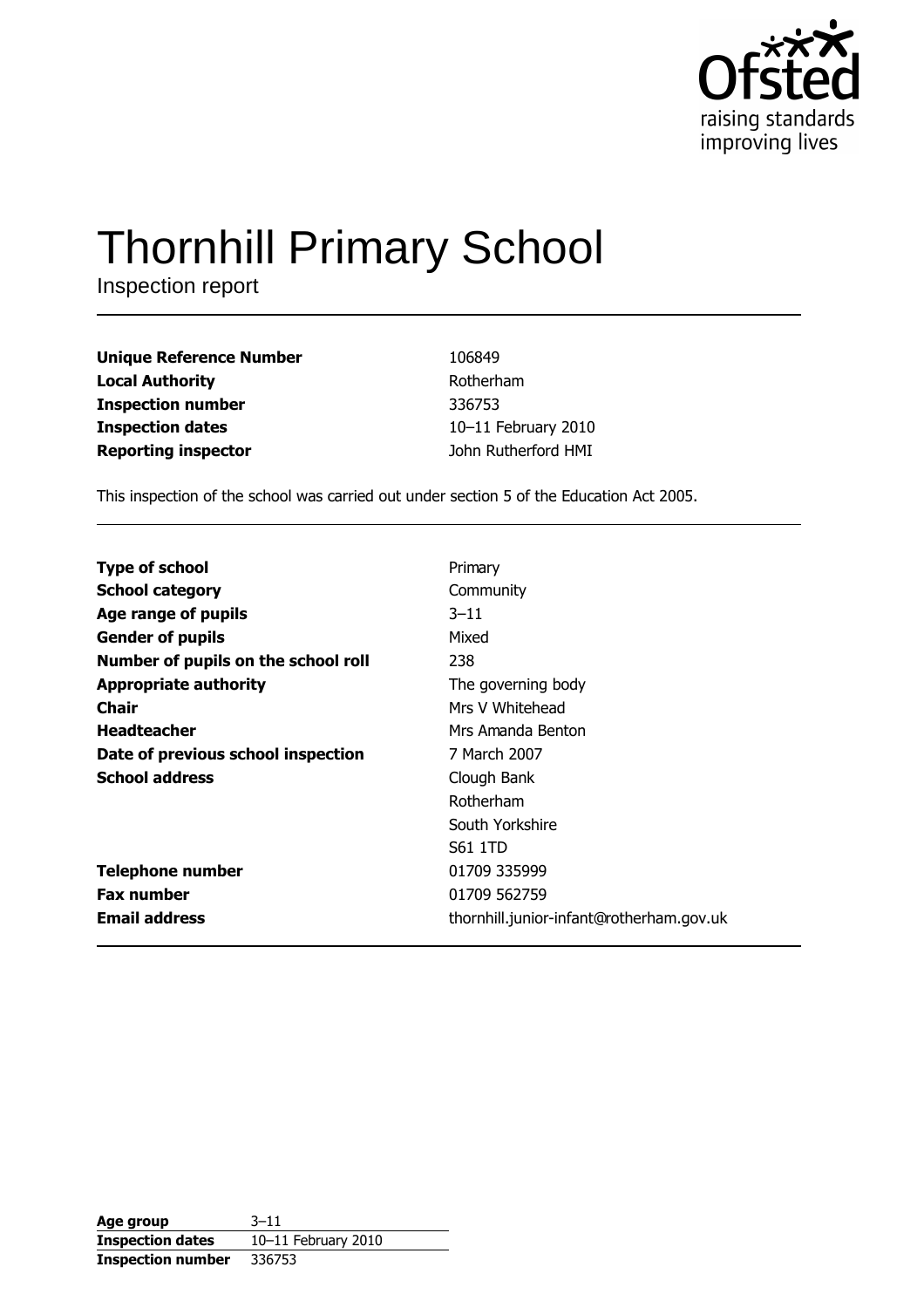The Office for Standards in Education, Children's Services and Skills (Ofsted) regulates and inspects to achieve excellence in the care of children and young people, and in education and skills for learners of all ages. It regulates and inspects childcare and children's social care, and inspects the Children and Family Court Advisory Support Service (Cafcass), schools, colleges, initial teacher training, work-based learning and skills training, adult and community learning, and education and training in prisons and other secure establishments. It rates council children's services, and inspects services for looked after children, safeguarding and child protection.

Further copies of this report are obtainable from the school. Under the Education Act 2005, the school must provide a copy of this report free of charge to certain categories of people. A charge not exceeding the full cost of reproduction may be made for any other copies supplied.

If you would like a copy of this document in a different format, such as large print or Braille, please telephone 08456 404045, or email enquiries@ofsted.gov.uk.

You may copy all or parts of this document for non-commercial educational purposes, as long as you give details of the source and date of publication and do not alter the documentation in any way.

Royal Exchange Buildings St Ann's Square Manchester M2 7LA T: 08456 404045 Textphone: 0161 618 8524 E: enquiries@ofsted.gov.uk W: www.ofsted.gov.uk © Crown copyright 2010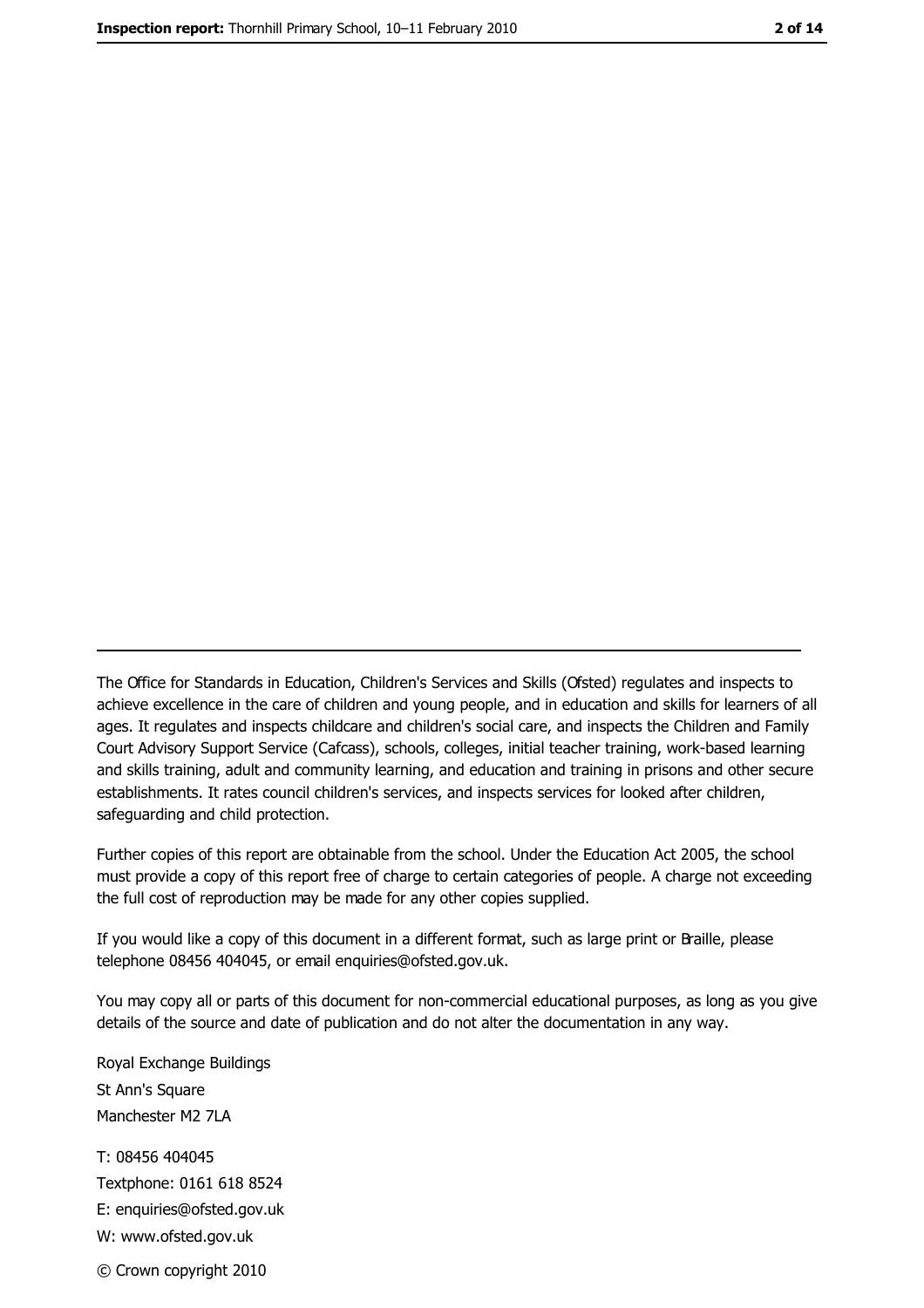# **Introduction**

This inspection was carried out by two of Her Majesty's Inspectors and one additional inspector. The inspectors spent 45% of their time looking at learning, visiting 14 lessons and observing nine teachers and four teaching assistants. They held meetings with senior and middle leaders, governors, the School Improvement Partner, groups of pupils and a small number of parents. They observed the school's work and looked at pupils' books, information about pupils' progress and attendance, evaluation reports, improvement plans and many other management documents. Inspectors also analysed 154 questionnaires from parents, 105 from pupils in Key Stage 2 and 33 from staff.

The inspection team reviewed many aspects of the school's work. It looked in detail at the following:

- the school's use of assessment and its impact on the progress of all groups of pupils  $\blacksquare$
- the effectiveness of the school's actions to improve attendance  $\blacksquare$
- the school's evaluation of its work to improve community cohesion  $\blacksquare$
- the quality of provision and children's outcome in the Early Years Foundation Stage.  $\blacksquare$

## Information about the school

This is an average size school serving an area near the centre of Rotherham. A third of the pupils are eligible for a free school meal, which is well above average. A quarter of the pupils have special educational needs and/or disabilities. Two-thirds of the pupils are from a minority ethnic background, which is very high compared to most schools, and many require additional support for learning English. The Early Years Foundation Stage provision comprises a Nursery class and two Reception classes. The school has gained a number of awards for the teaching of basic skills and for promoting healthy living, sports, arts, enterprise and political understanding.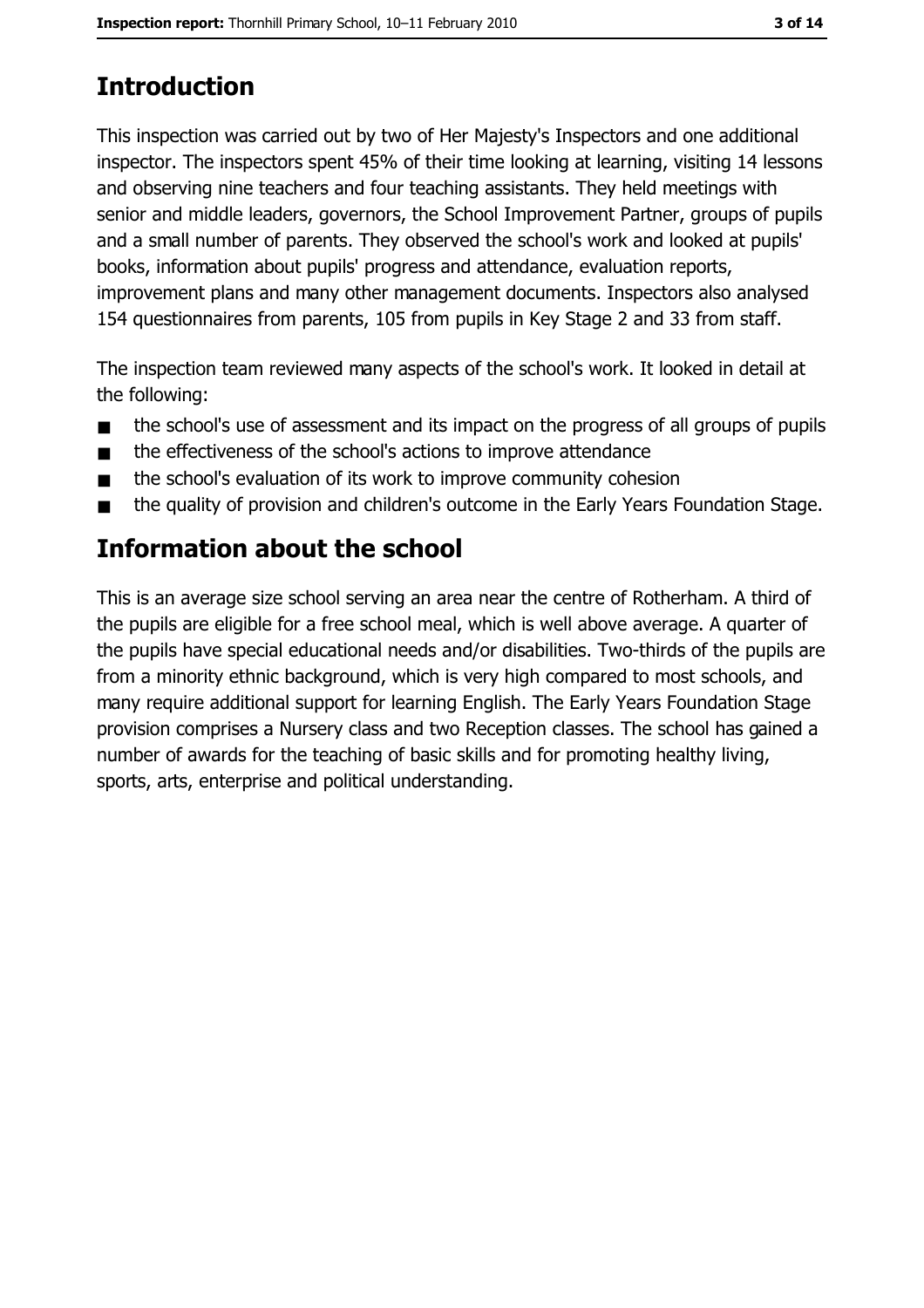## **Inspection judgements**

## Overall effectiveness: how good is the school?

#### The school's capacity for sustained improvement

### **Main findings**

This is an outstanding school. The quality of provision and standards have improved considerably since the previous inspection because of the headteacher's exceptional leadership. With very strong support from her senior leadership team, she has introduced a strategy which enables the school to meet its aim that 'no pupil underachieves'. The driving force of the strategy is a very effective system for keeping the progress of all groups of pupils under close review and providing carefully planned support for any who fall behind. As a result, the very large majority of pupils make good progress from their very low starting points and leave Year 6 with broadly average standards in English, mathematics and science. Progress is equally good for all groups of pupils, including those whose first language is not English and those with special educational needs and/or disabilities.

The headteacher makes systematic provision for teachers and pastoral staff to develop their leadership skills, particularly in evaluating pupils' outcomes and improving provision where required. The effectiveness of this work gives the school an outstanding capacity to carry on improving standards. Recent staffing changes have left the Early Years Foundation Stage without an experienced leader. The headteacher provides effective overall direction, but there is insufficient day-to-day coordination and supervision of the adults working across the unit. This reduces the overall impact of the effective teaching, as activities occasionally lack a clear focus on learning new skills.

The quality of teaching is consistently good throughout the school. Key strengths are teachers' high expectations and very interesting lessons. Teaching is not outstanding because there is not always sufficient provision for pupils to learn independently. This reduces the opportunity for teachers and teaching assistants to assess accurately whether their pupils are improving their understanding and skills during lessons.

The provision for pupils' personal education and well-being is very effective and leads to outstanding achievement in learning how to be healthy, how to contribute to improving the lives of others and how to live harmoniously with people from different backgrounds. The school uses a wide range of strategies to improve attendance. These are effective and while attendance is still low, it is improving rapidly and closing in on the national average. There is a particularly notable success in reducing persistent absenteeism. Staff are just beginning to involve the school council in planning how to reduce absence further. The school has a very strong relationship with all groups of parents and is at an early stage of engaging some of these parents to plan ways to promote good attendance to every family.

| ۰. |  |
|----|--|
|    |  |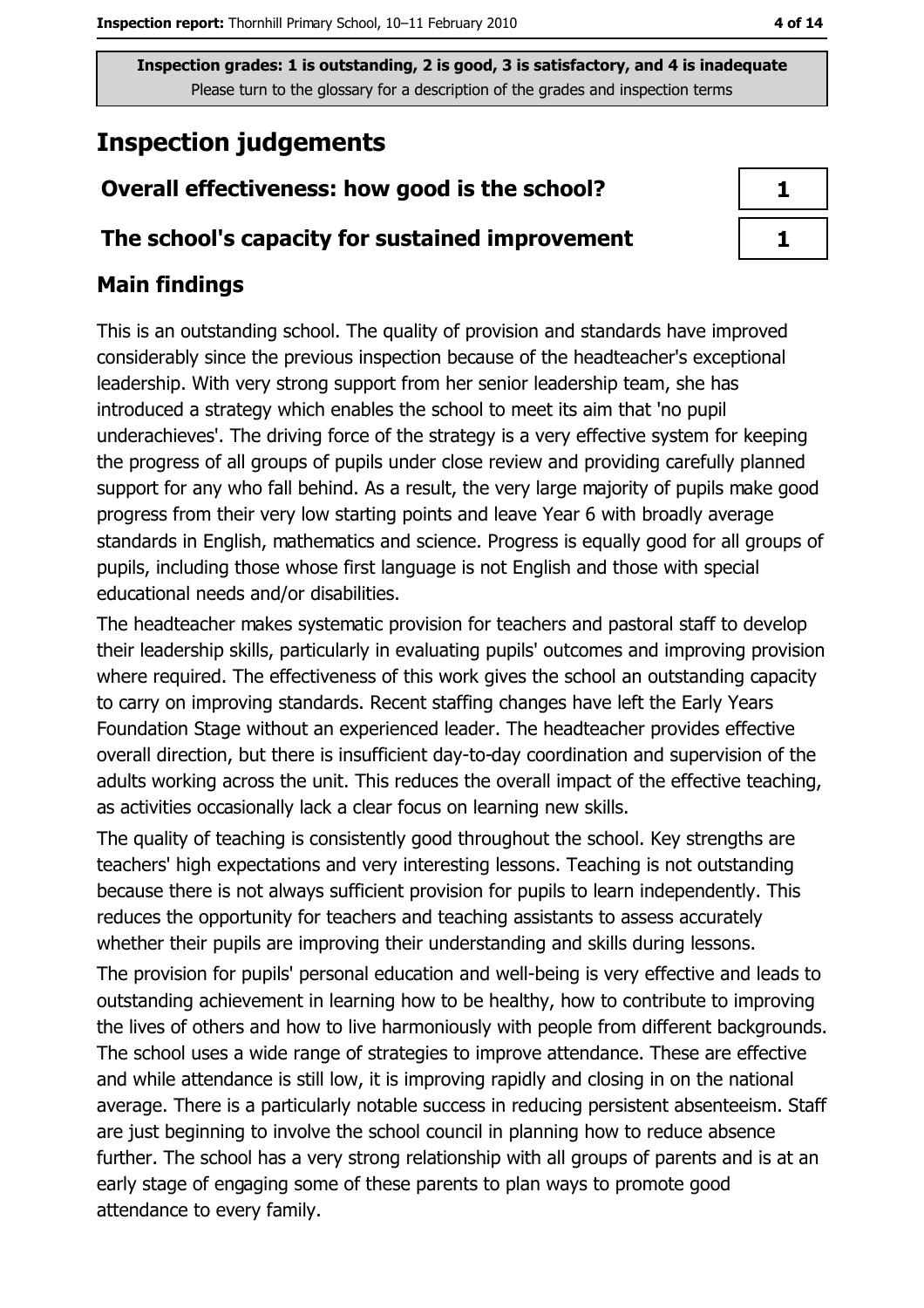### What does the school need to do to improve further?

- $\blacksquare$ To continue raising standards the school should:
- improve the quality of teaching from good to outstanding, by:  $\blacksquare$ 
	- providing more opportunities for pupils to learn independently
	- systematically assessing pupils' understanding while learning independently, to ensure that their work is helping them to accelerate their progress.
- improve children's outcomes in the Early Years Foundation Stage from good to  $\blacksquare$ outstanding by ensuring there is clear day-to-day leadership for organising provision across the three classes.
- reduce absence by greater involvement of pupils and parents in promoting good  $\blacksquare$ attendance.

#### **Outcomes for individuals and groups of pupils**

Standards have improved rapidly over the last three years from well below average to average. This is because of the school's relentless focus on meeting the learning needs of every pupil. Pupils with special educational needs and/or disabilities and those whose first language is not English achieve well in whole-class lessons. This is because they receive effective support from teachers and teaching assistants which enables them to make good progress towards the same objectives as the other pupils. When working in small groups away from the class, they make good progress in learning basic skills because they are given a wide range of enjoyable tasks, often including physical activities. Higher attaining pupils achieve well because they receive suitably challenging work in lessons.

Pupils' conscientious attitudes and good behaviour make a strong contribution to their progress. Very interesting, real-life enterprise activities extend pupils' mathematical knowledge as well as helping them to make very good progress in developing skills for their future economic well-being. Through the curriculum and direct contact with schools abroad, pupils develop a very good understanding of other cultures. They also learn much about how to make a helpful contribution to people who need assistance, other than simply giving them money.

These are the grades for pupils' outcomes

 $\overline{\mathbf{2}}$ 

The grades for attainment and attendance are: 1 is high; 2 is above average; 3 is broadly average; and 4 is low.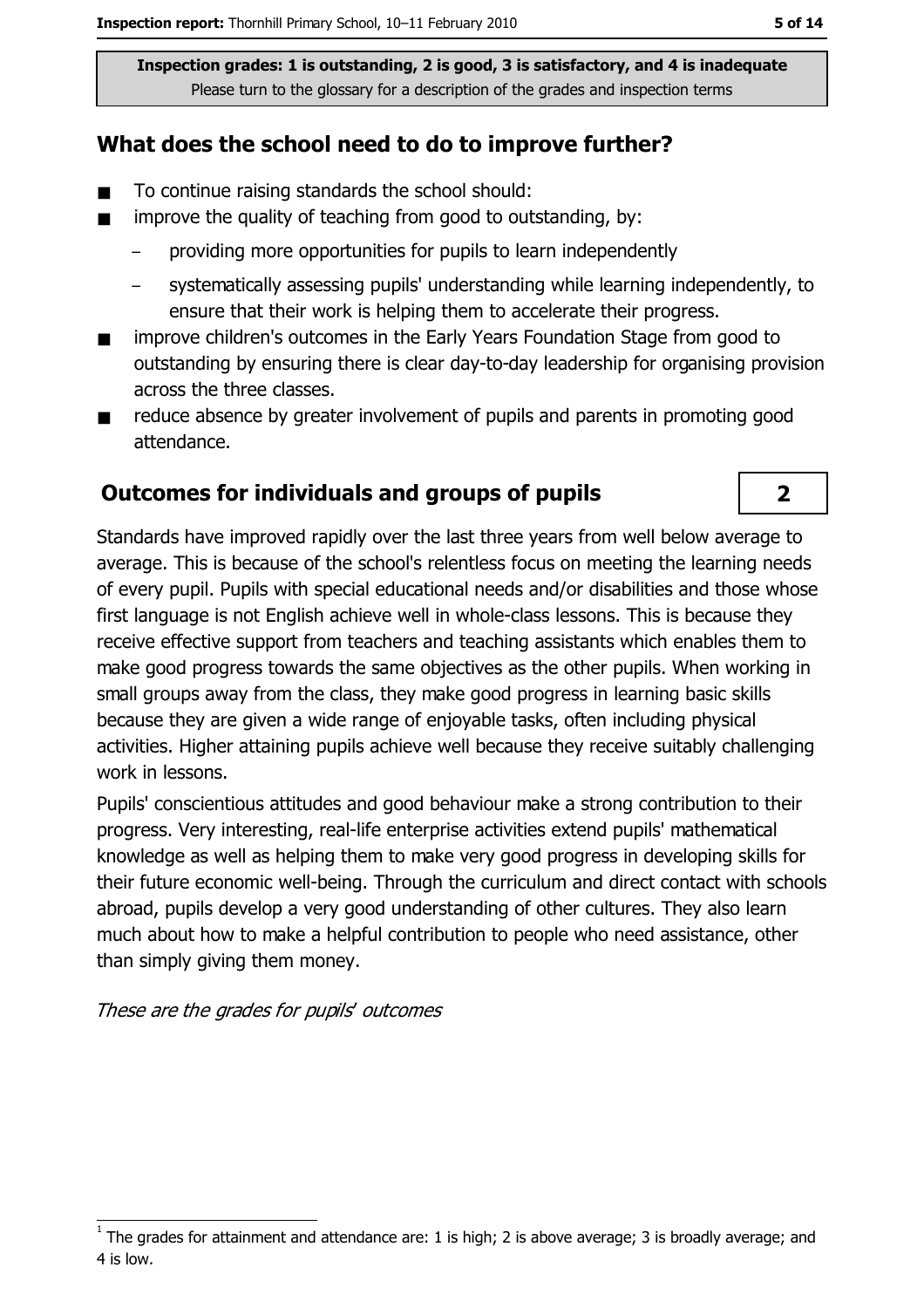| Pupils' achievement and the extent to which they enjoy their learning                                                     |                         |  |
|---------------------------------------------------------------------------------------------------------------------------|-------------------------|--|
| Taking into account:<br>Pupils' attainment <sup>1</sup>                                                                   | 3                       |  |
| The quality of pupils' learning and their progress                                                                        | $\mathcal{P}$           |  |
| The quality of learning for pupils with special educational needs and/or<br>disabilities and their progress               |                         |  |
| The extent to which pupils feel safe                                                                                      | $\overline{\mathbf{2}}$ |  |
| <b>Pupils' behaviour</b>                                                                                                  | $\mathbf{2}$            |  |
| The extent to which pupils adopt healthy lifestyles                                                                       |                         |  |
| The extent to which pupils contribute to the school and wider community                                                   |                         |  |
| The extent to which pupils develop workplace and other skills that will<br>contribute to their future economic well-being |                         |  |
| Taking into account:<br>Pupils' attendance <sup>1</sup>                                                                   | 4                       |  |
| The extent of pupils' spiritual, moral, social and cultural development                                                   |                         |  |

#### How effective is the provision?

Lessons have a sharp focus and teachers regularly recap with pupils what they are working towards in order to consolidate their understanding. Everyday situations and practical activities are used to increase pupils' interest. The pace of lessons is good although, occasionally, teachers do not make enough time to check that pupils have grasped new ideas fully. In most classes, marking helps pupils to improve their progress towards their targets.

The curriculum has improved significantly since it was identified as a priority for improvement in the previous inspection. It links subjects into interesting themes which are very well planned to ensure that pupils can make good progress in a wide range of subjects. A particular strength is the way in which mathematics and English are woven into the themes, as well as being taught separately. The school provides a very rich programme of extra-curricular activities and visits to places of interest.

A well organised team of pastoral staff support teachers in providing very strong care, guidance and support to minimise pupils' obstacles to learning. A learning mentor, for example, works very effectively with pupils and their families to reduce absence. As a result, attendance is improving rapidly and the school receives local authority awards for meeting challenging targets. A very strong aspect of the school's care, guidance and support is the 'learning champions' initiative in which every pupil has a weekly opportunity to talk with an adult and receive useful quidance on how to improve their achievement. The school has strong partnerships with external support services to provide appropriate care for any pupils and their families who are in vulnerable circumstances.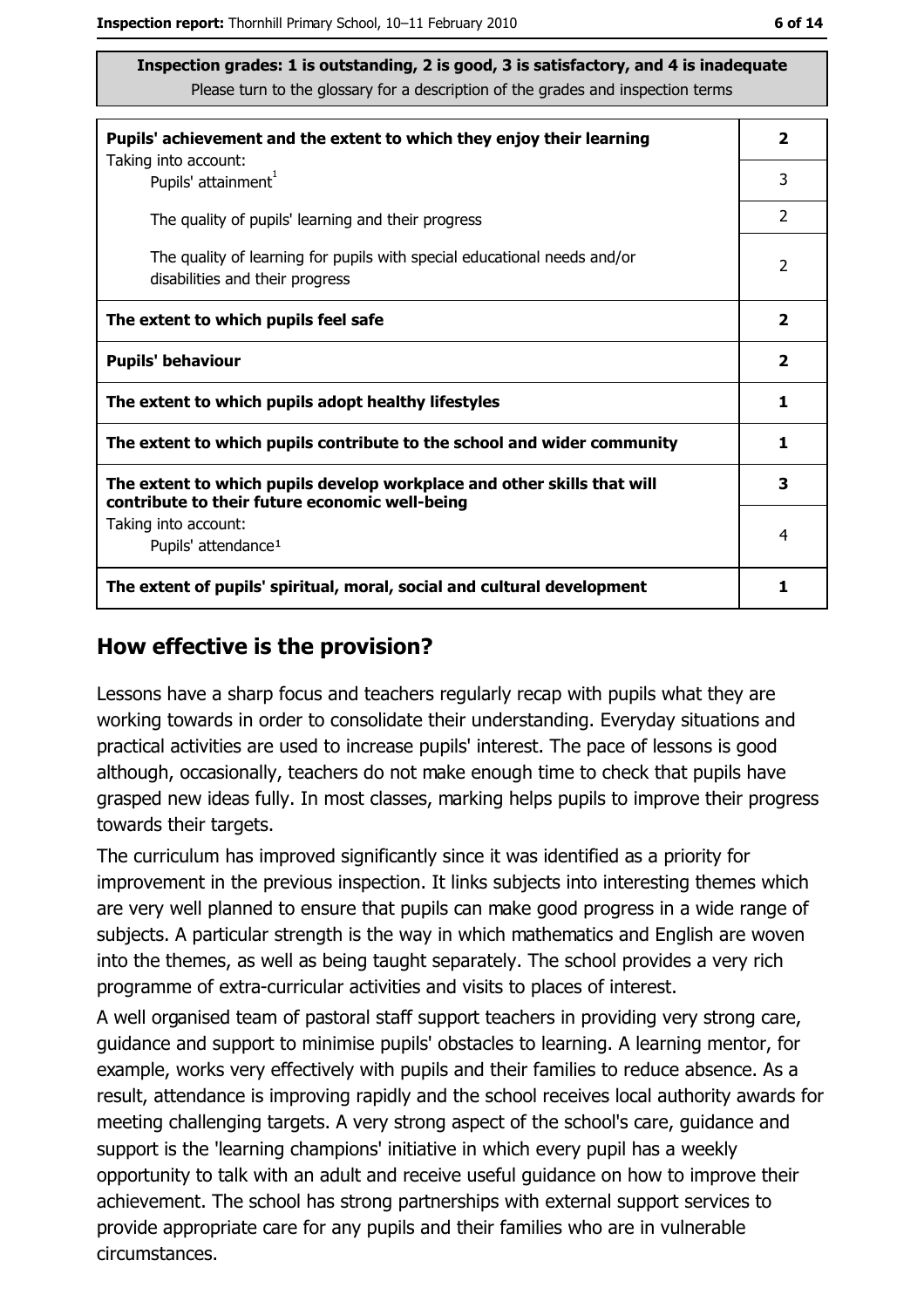These are the grades for the quality of provision

| The quality of teaching                                                                                    |  |
|------------------------------------------------------------------------------------------------------------|--|
| Taking into account:<br>The use of assessment to support learning                                          |  |
| The extent to which the curriculum meets pupils' needs, including, where<br>relevant, through partnerships |  |
| The effectiveness of care, guidance and support                                                            |  |

#### How effective are leadership and management?

The headteacher and senior leaders provide a very clear vision for every pupil to achieve the utmost. Responses to the inspection questionnaire demonstrate how all staff are pulling together in putting this vision into practice. A very effective system for monitoring pupils' progress is consistently used by staff to ensure that every pupil has suitably challenging targets and is helped to make good progress towards them. This system provides the basis for ambitious targets to raise standards at the end of Key Stage 2, and all staff are clear about how they contribute to achieving these targets. Leaders use innovative and effective methods to improve pupils' progress, for example, changing the time pupils move to their new classes in order to prevent the stalling of progress that has been observed at the beginning of the autumn term. The leadership team keep the quality of teaching and the curriculum under close review. They regularly analyse strengths and weaknesses and ensure that additional quidance or training is quickly provided where required.

The governing body has a clear understanding of the school's work. They are fully involved in evaluating strengths and weaknesses in pupils' progress and the quality of provision. Encouraged by the headteacher, they regularly ask probing questions to assure themselves that the school is doing its best for all pupils. They have systematic methods for gathering views from parents and pupils, and they respond to any concerns raised.

The school has very effective strategies for building a strong partnership with parents. This is based on their policy of not being 'hard to find' rather than assuming there is a problem with 'hard to reach' families. They use a wide range of communication methods to ensure that families of all backgrounds understand the work of the school and how welcome they are to participate. Weekly 'stay and play' sessions and 'mad science' courses for the whole family are just two examples of the many ways in which parents can gain insights into how to support their children's learning.

The school has a very strong commitment to working in partnership with other schools, often to share their effective practices more widely, but also to learn from good work elsewhere. Thornhill works in partnership with a Rotherham school from a different context to promote community cohesion. Joint activities are increasing pupils' understanding of the similarities and differences between cultures, and how to promote good relationships between people from different backgrounds. This collaborative work,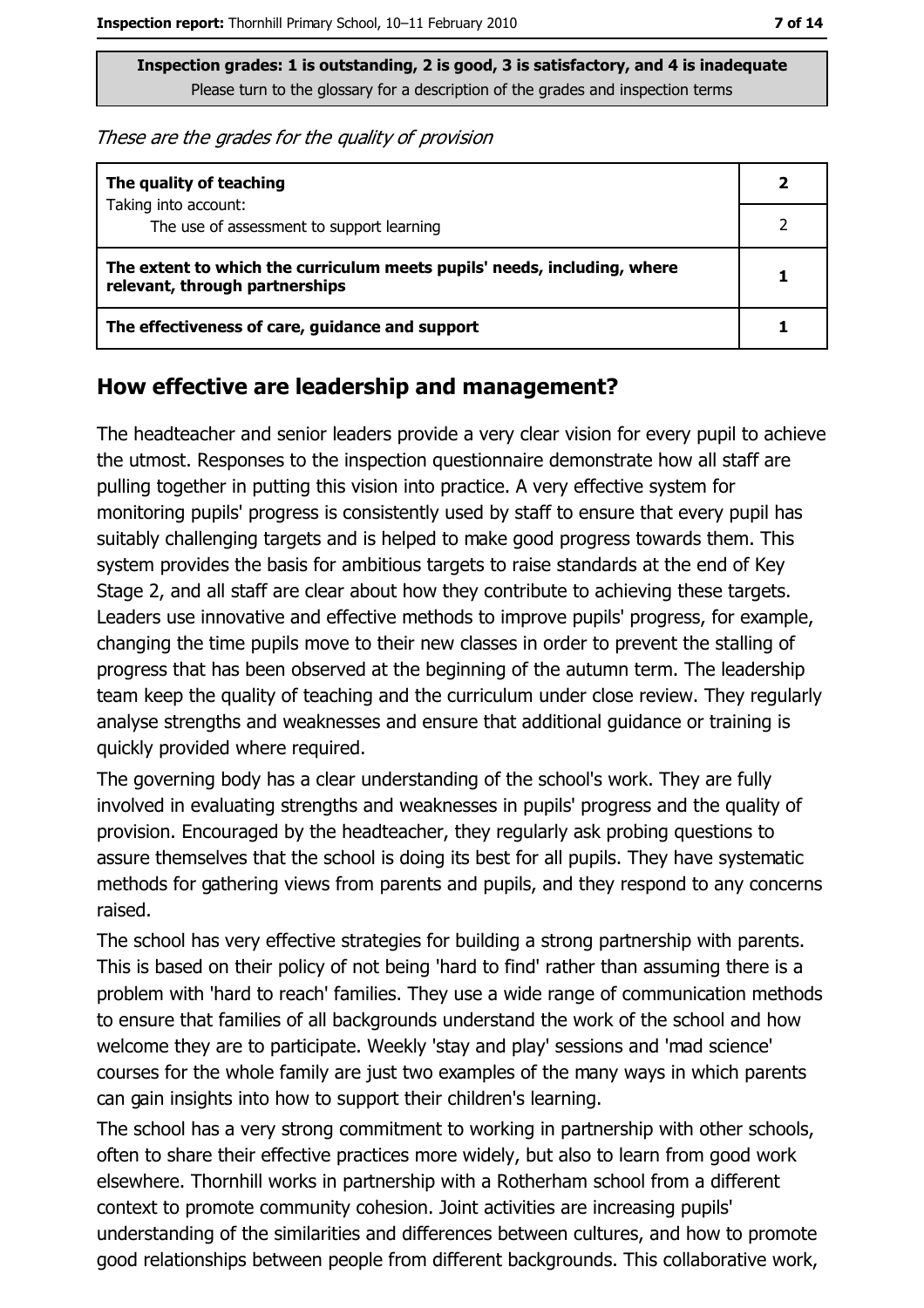supported by a strong focus on anti-racism in the curriculum, is the basis for Thornhill's very good contribution to community cohesion. Ensuring that every pupil has an equal opportunity to succeed, regardless of their background, is at the heart of all the school does. As a result, no group of pupils is underachieving. The required safeguarding checks are thorough and child protection arrangements are secure.

These are the grades for leadership and management

| The effectiveness of leadership and management in embedding ambition and<br>driving improvement                                                                     |                         |
|---------------------------------------------------------------------------------------------------------------------------------------------------------------------|-------------------------|
| Taking into account:<br>The leadership and management of teaching and learning                                                                                      |                         |
| The effectiveness of the governing body in challenging and supporting the<br>school so that weaknesses are tackled decisively and statutory responsibilities<br>met | $\overline{\mathbf{2}}$ |
| The effectiveness of the school's engagement with parents and carers                                                                                                | 1                       |
| The effectiveness of partnerships in promoting learning and well-being                                                                                              | ı                       |
| The effectiveness with which the school promotes equality of opportunity and<br>tackles discrimination                                                              |                         |
| The effectiveness of safeguarding procedures                                                                                                                        | $\overline{\mathbf{2}}$ |
| The effectiveness with which the school promotes community cohesion                                                                                                 | 1                       |
| The effectiveness with which the school deploys resources to achieve<br>value for money                                                                             | 2                       |

## **Early Years Foundation Stage**

Most children, including those with special educational needs and/or disabilities and those whose first language is not English, make good progress towards their early learning goals. A well planned programme of home visits helps the children to settle in quickly when they start school and it launches a good partnership with parents.

Children's progress is particularly good in communication, language and literacy. This is supported by an effective approach to teaching letters and sounds which involves showing parents how they can help. Children's personal and social development is good because they are given well-planned opportunities to choose tasks and work independently. Adults help them improve their speaking and listening skills by talking to them about their activities. Occasionally, children are not given sufficient opportunity to take responsibility for such routines as preparing snacks and clearing up afterwards. Staff have effective methods for recording information about children's achievements and using this in their future planning. The indoor and outdoor accommodation provides an attractive, safe environment in which children can develop trusting relationships with their peers and adults. Children learn much about different cultures and faiths and how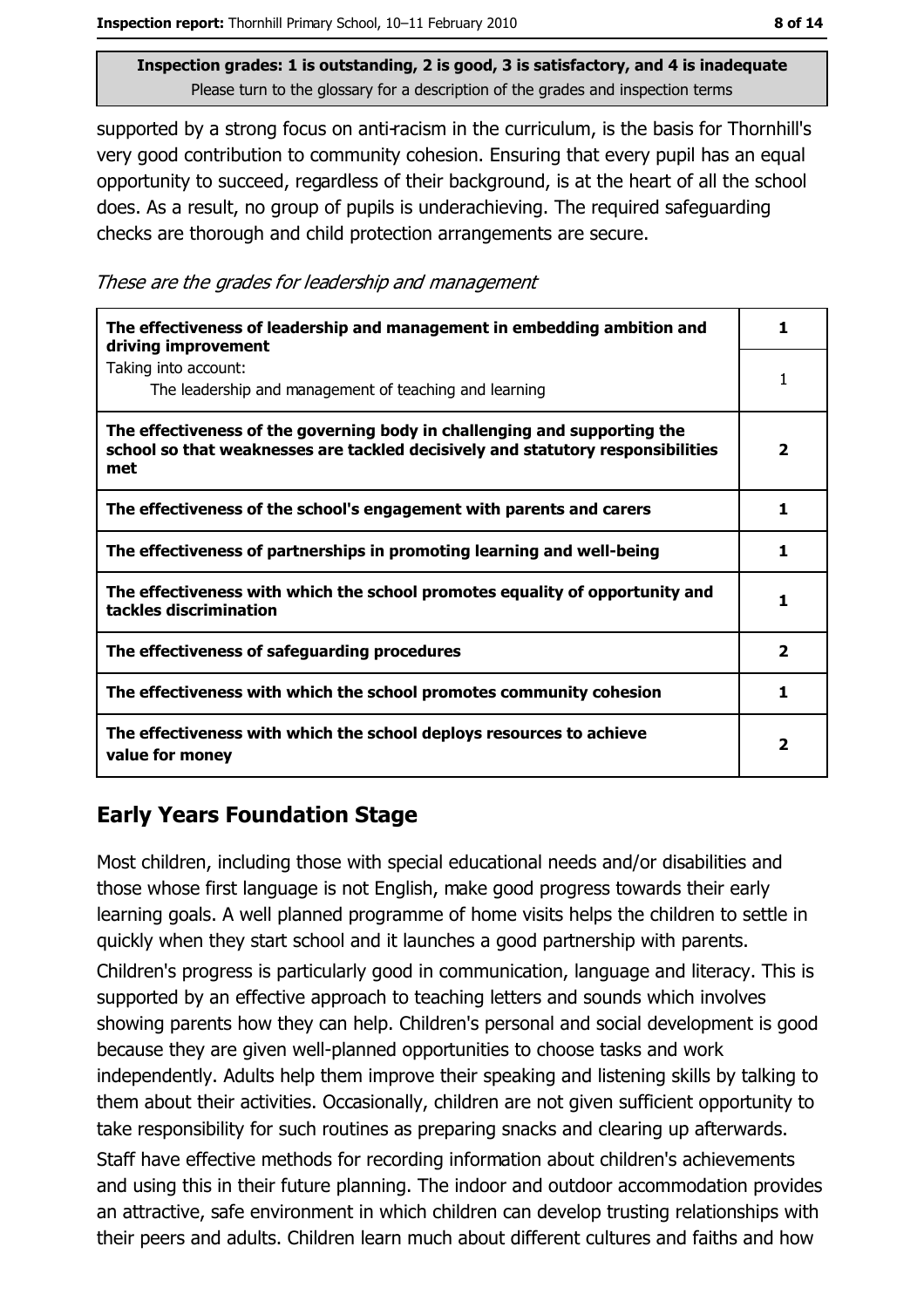people from different backgrounds can live happily together. They can explain why it is important to be kind. They learn to keep healthy through good hygiene and knowing how to choose nutritious food and drinks. They also have good opportunities for vigorous play in the fresh air.

These are the grades for the Early Years Foundation Stage

| <b>Overall effectiveness of the Early Years Foundation Stage</b>                             |   |  |
|----------------------------------------------------------------------------------------------|---|--|
| Taking into account:<br>Outcomes for children in the Early Years Foundation Stage            |   |  |
| The quality of provision in the Early Years Foundation Stage                                 |   |  |
| The effectiveness of leadership and management of the Early Years<br><b>Foundation Stage</b> | 3 |  |

#### **Views of parents and carers**

The overwhelming majority of parents who completed the inspection questionnaire are fully supportive of the school. Ten per cent of parents added positive comments to the questionnaire about the very strong leadership team and the hardworking, approachable staff. A very small number felt that they did not receive enough information about their children's progress and that the school did not deal effectively with unacceptable behaviour. Evidence from the inspection indicates that parents receive detailed information about their children's progress at termly meetings with teachers and through a very clear annual written report. The inspection also found that teachers consistently use effective approaches to reducing misbehaviour.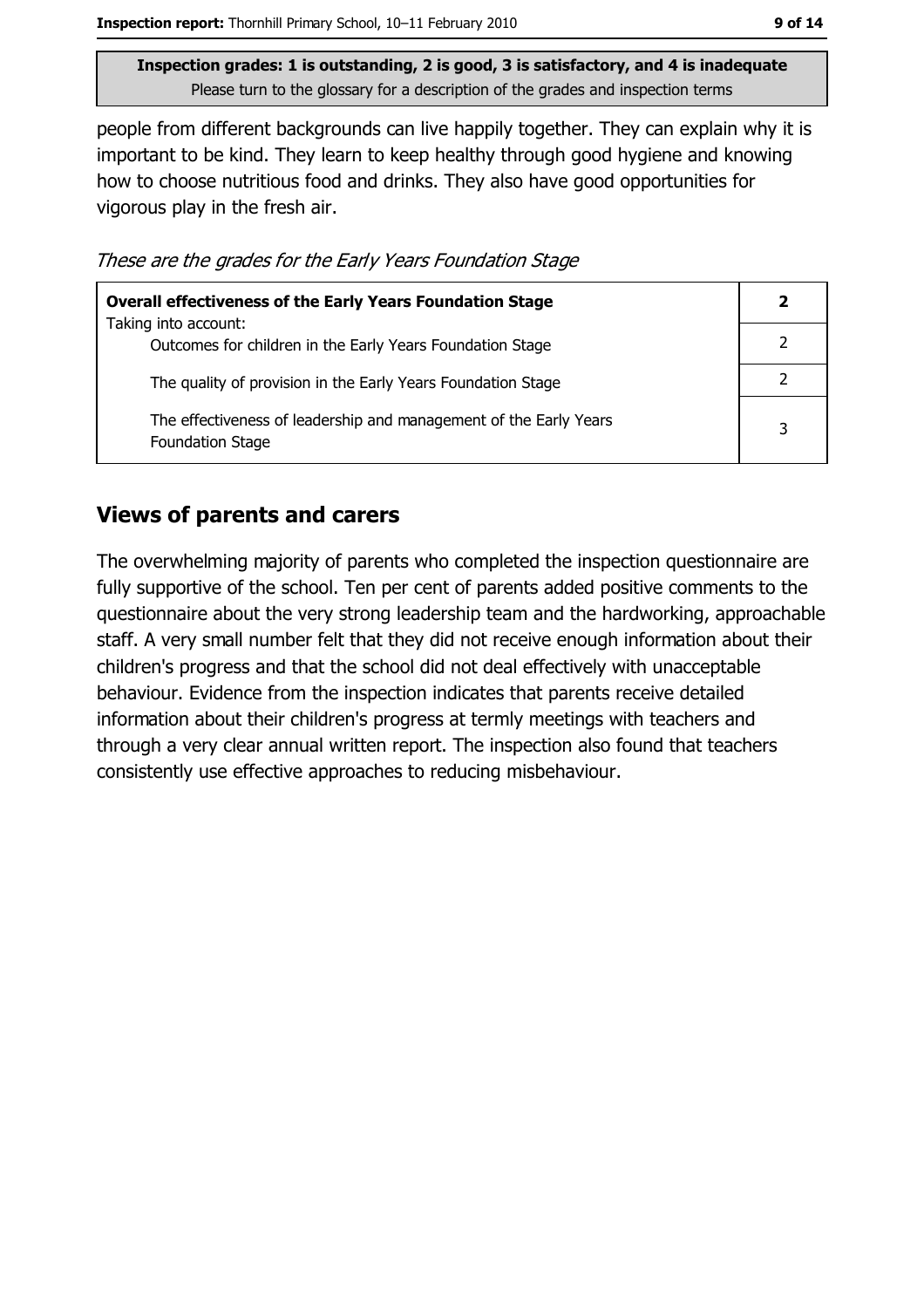#### Responses from parents and carers to Ofsted's questionnaire

Ofsted invited all the registered parents and carers of pupils registered at Thornhill Primary School to complete a questionnaire about their views of the school.

In the questionnaire, parents and carers were asked to record how strongly they agreed with 13 statements about the school.

The inspection team received 154 completed questionnaires by the end of the on-site inspection. In total, there are 238 pupils registered at the school.

| <b>Statements</b>                                                                                                                                                                                                                                       | <b>Strongly</b><br><b>Agree</b> |               | <b>Agree</b> |               | <b>Disagree</b> |                |                | <b>Strongly</b><br>disagree |
|---------------------------------------------------------------------------------------------------------------------------------------------------------------------------------------------------------------------------------------------------------|---------------------------------|---------------|--------------|---------------|-----------------|----------------|----------------|-----------------------------|
|                                                                                                                                                                                                                                                         | <b>Total</b>                    | $\frac{1}{2}$ | <b>Total</b> | $\frac{0}{0}$ | <b>Total</b>    | $\frac{1}{2}$  | <b>Total</b>   | $\frac{1}{2}$               |
| My child enjoys school                                                                                                                                                                                                                                  | 109                             | 71            | 41           | 27            | $\overline{2}$  | $\mathbf{1}$   | $\mathbf{1}$   | $\mathbf{1}$                |
| The school keeps my child<br>safe                                                                                                                                                                                                                       | 107                             | 69            | 43           | 28            | $\mathbf{1}$    | 1              | 3              | $\overline{2}$              |
| The school informs me<br>about my child's progress                                                                                                                                                                                                      | 91                              | 59            | 50           | 32            | 8               | 5              | $\overline{2}$ | $\mathbf{1}$                |
| My child is making enough<br>progress at this school                                                                                                                                                                                                    | 86                              | 56            | 60           | 39            | 3               | $\overline{2}$ | $\overline{2}$ | $\mathbf{1}$                |
| The teaching is good at this<br>school                                                                                                                                                                                                                  | 90                              | 58            | 57           | 37            | 3               | $\overline{2}$ | $\overline{2}$ | $\mathbf{1}$                |
| The school helps me to<br>support my child's learning                                                                                                                                                                                                   | 82                              | 53            | 64           | 42            | 3               | $\overline{2}$ | 1              | $\mathbf{1}$                |
| The school helps my child to<br>have a healthy lifestyle                                                                                                                                                                                                | 82                              | 53            | 63           | 41            | $\overline{2}$  | $\mathbf{1}$   | 1              | $\mathbf{1}$                |
| The school makes sure that<br>my child is well prepared for<br>the future (for example<br>changing year group,<br>changing school, and for<br>children who are finishing<br>school, entering further or<br>higher education, or<br>entering employment) | 78                              | 51            | 62           | 40            | $\overline{2}$  | $\mathbf{1}$   | 1              | $\mathbf{1}$                |
| The school meets my child's<br>particular needs                                                                                                                                                                                                         | 82                              | 53            | 65           | 42            | 3               | $\overline{2}$ | $\overline{2}$ | $\mathbf{1}$                |
| The school deals effectively<br>with unacceptable behaviour                                                                                                                                                                                             | 92                              | 60            | 50           | 32            | $\overline{2}$  | $\mathbf{1}$   | 4              | 3                           |
| The school takes account of<br>my suggestions and<br>concerns                                                                                                                                                                                           | 82                              | 53            | 61           | 40            | 7               | 5              | 0              | $\boldsymbol{0}$            |
| The school is led and<br>managed effectively                                                                                                                                                                                                            | 94                              | 61            | 53           | 34            | 3               | $\overline{2}$ | $\mathbf 0$    | 0                           |
| Overall, I am happy with my<br>child's experience at this<br>school                                                                                                                                                                                     | 95                              | 62            | 53           | 34            | $\mathbf{1}$    | $\mathbf{1}$   | 3              | $\overline{2}$              |

The table above summarises the responses that parents and carers made to each statement. The percentages indicate the proportion of parents and carers giving that response out of the total number of completed questionnaires. Where one or more parents and carers chose not to answer a particular question, the percentages will not add up to 100%.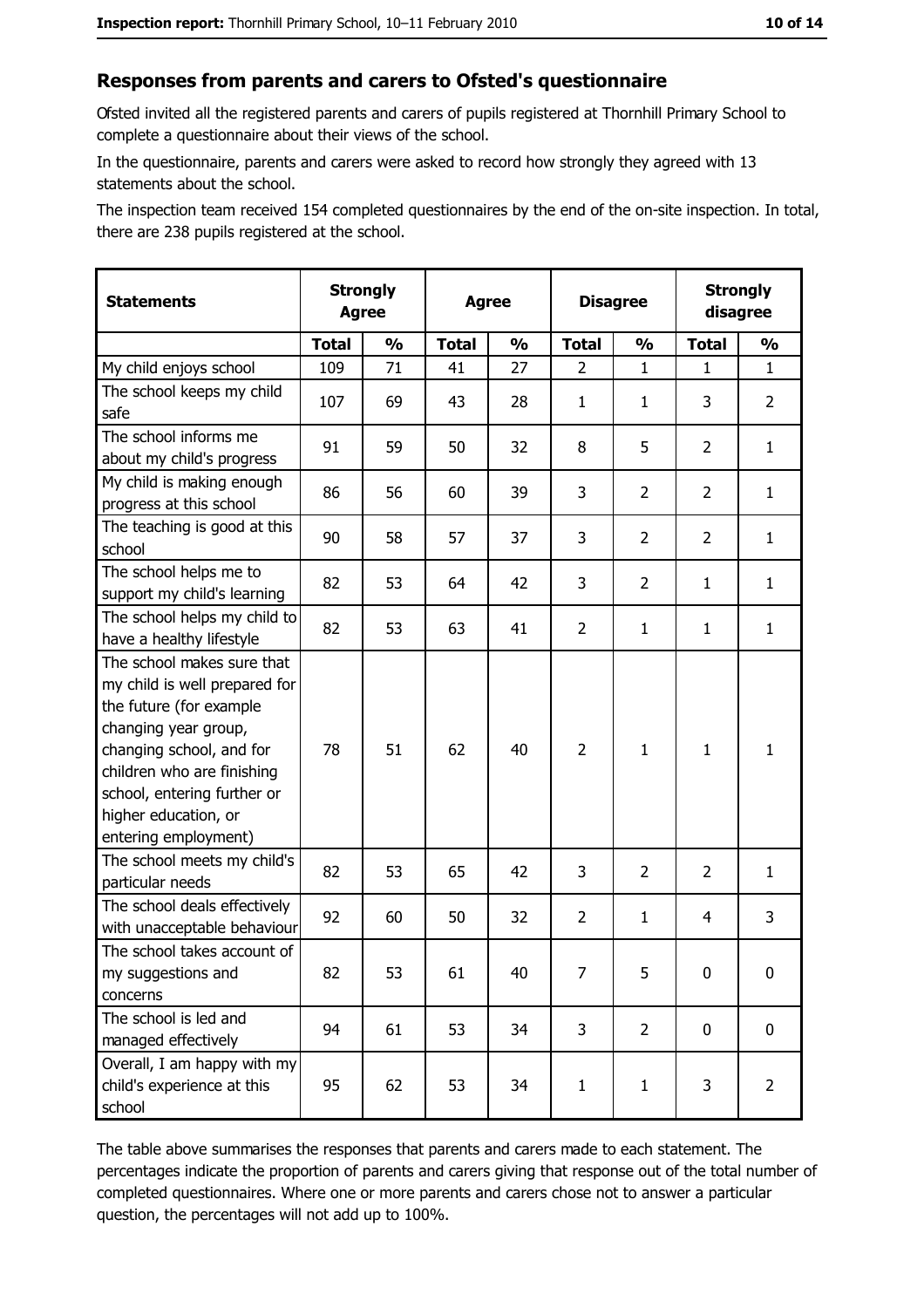# Glossary

| Grade   | <b>Judgement</b> | <b>Description</b>                                                                                                                                                                                                               |
|---------|------------------|----------------------------------------------------------------------------------------------------------------------------------------------------------------------------------------------------------------------------------|
| Grade 1 | Outstanding      | These features are highly effective. An oustanding<br>school provides exceptionally well for its pupils' needs.                                                                                                                  |
| Grade 2 | Good             | These are very positive features of a school. A school<br>that is good is serving its pupils well.                                                                                                                               |
| Grade 3 | Satisfactory     | These features are of reasonable quality. A satisfactory<br>school is providing adequately for its pupils.                                                                                                                       |
| Grade 4 | Inadequate       | These features are not of an acceptable standard. An<br>inadequate school needs to make significant<br>improvement in order to meet the needs of its pupils.<br>Ofsted inspectors will make further visits until it<br>improves. |

## What inspection judgements mean

### Overall effectiveness of schools inspected between September 2007 and July 2008

|                       | Overall effectiveness judgement (percentage of<br>schools) |      |                     |                   |
|-----------------------|------------------------------------------------------------|------|---------------------|-------------------|
| <b>Type of school</b> | <b>Outstanding</b>                                         | Good | <b>Satisfactory</b> | <b>Inadequate</b> |
| Nursery schools       | 39                                                         | 58   | 3                   | 0                 |
| Primary schools       | 13                                                         | 50   | 33                  | 4                 |
| Secondary schools     | 17                                                         | 40   | 34                  | 9                 |
| Sixth forms           | 18                                                         | 43   | 37                  | $\overline{2}$    |
| Special schools       | 26                                                         | 54   | 18                  | $\overline{2}$    |
| Pupil referral units  | 7                                                          | 55   | 30                  | 7                 |
| All schools           | 15                                                         | 49   | 32                  | 5                 |

New school inspection arrangements were introduced on 1 September 2009. This means that inspectors now make some additional judgements that were not made previously.

The data in the table above were reported in The Annual Report of Her Majesty's Chief Inspector of Education, Children's Services and Skills 2007/08.

Percentages are rounded and do not always add exactly to 100. Secondary school figures include those that have sixth forms, and sixth form figures include only the data specifically for sixth form inspection judgements.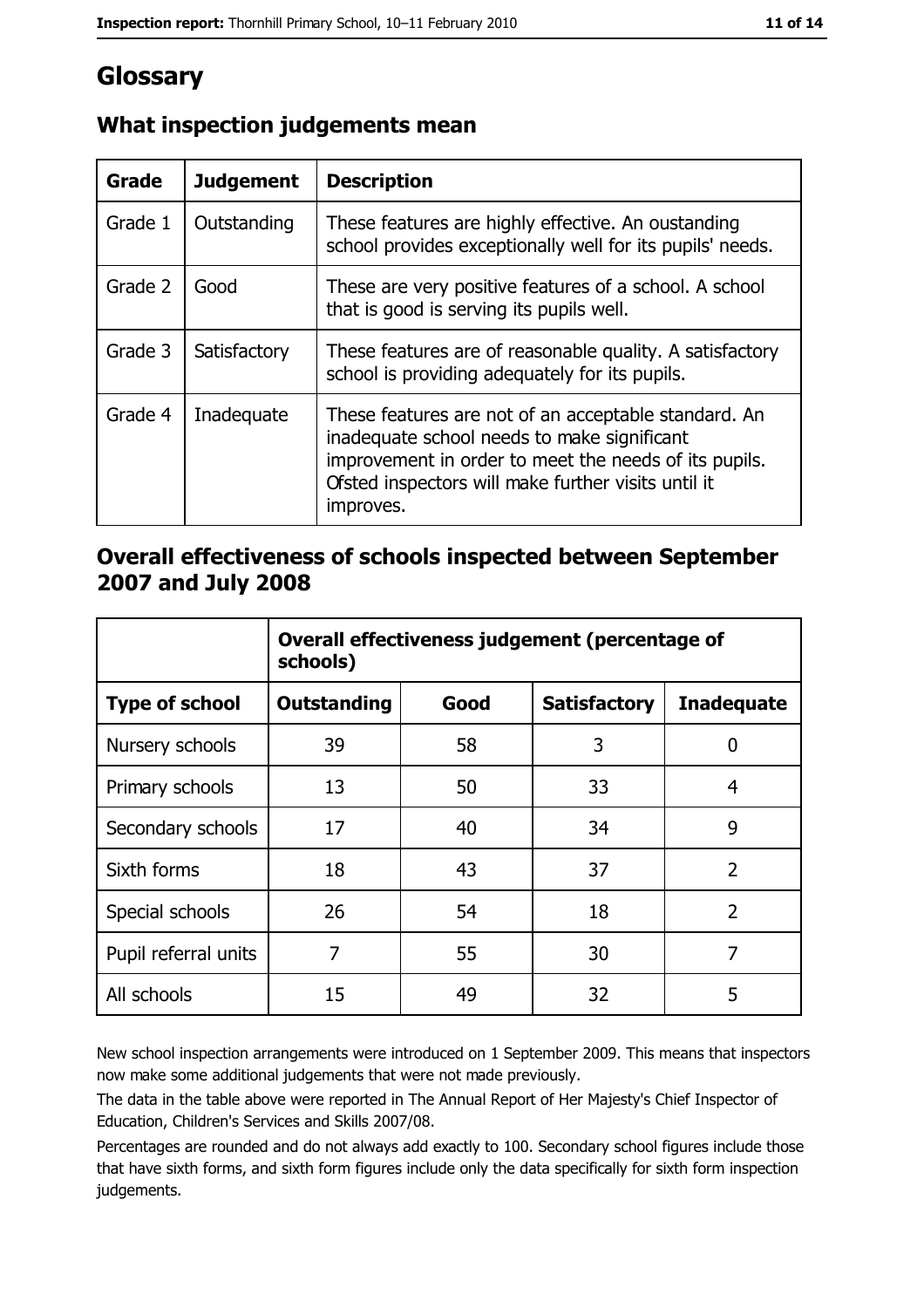# **Common terminology used by inspectors**

| Achievement:                  | the progress and success of a pupil in<br>their learning, development or training.                                                                                                                                                                                                                           |
|-------------------------------|--------------------------------------------------------------------------------------------------------------------------------------------------------------------------------------------------------------------------------------------------------------------------------------------------------------|
| Attainment:                   | the standard of the pupils' work shown by<br>test and examination results and in<br>lessons.                                                                                                                                                                                                                 |
| Capacity to improve:          | the proven ability of the school to<br>continue improving. Inspectors base this<br>judgement on what the school has<br>accomplished so far and on the quality of<br>its systems to maintain improvement.                                                                                                     |
| Leadership and management:    | the contribution of all the staff with<br>responsibilities, not just the headteacher,<br>to identifying priorities, directing and<br>motivating staff and running the school.                                                                                                                                |
| Learning:                     | how well pupils acquire knowledge,<br>develop their understanding, learn and<br>practise skills and are developing their<br>competence as learners.                                                                                                                                                          |
| <b>Overall effectiveness:</b> | inspectors form a judgement on a school's<br>overall effectiveness based on the findings<br>from their inspection of the school. The<br>following judgements, in particular,<br>influence what the overall effectiveness<br>judgement will be.                                                               |
|                               | The school's capacity for sustained<br>improvement.<br>Outcomes for individuals and groups<br>of pupils.<br>The quality of teaching.<br>The extent to which the curriculum<br>meets pupil's needs, including where<br>relevant, through partnerships.<br>The effectiveness of care, guidance<br>and support. |
| Progress:                     | the rate at which pupils are learning in<br>lessons and over longer periods of time. It<br>is often measured by comparing the<br>pupils' attainment at the end of a key<br>stage with their attainment when they<br>started.                                                                                 |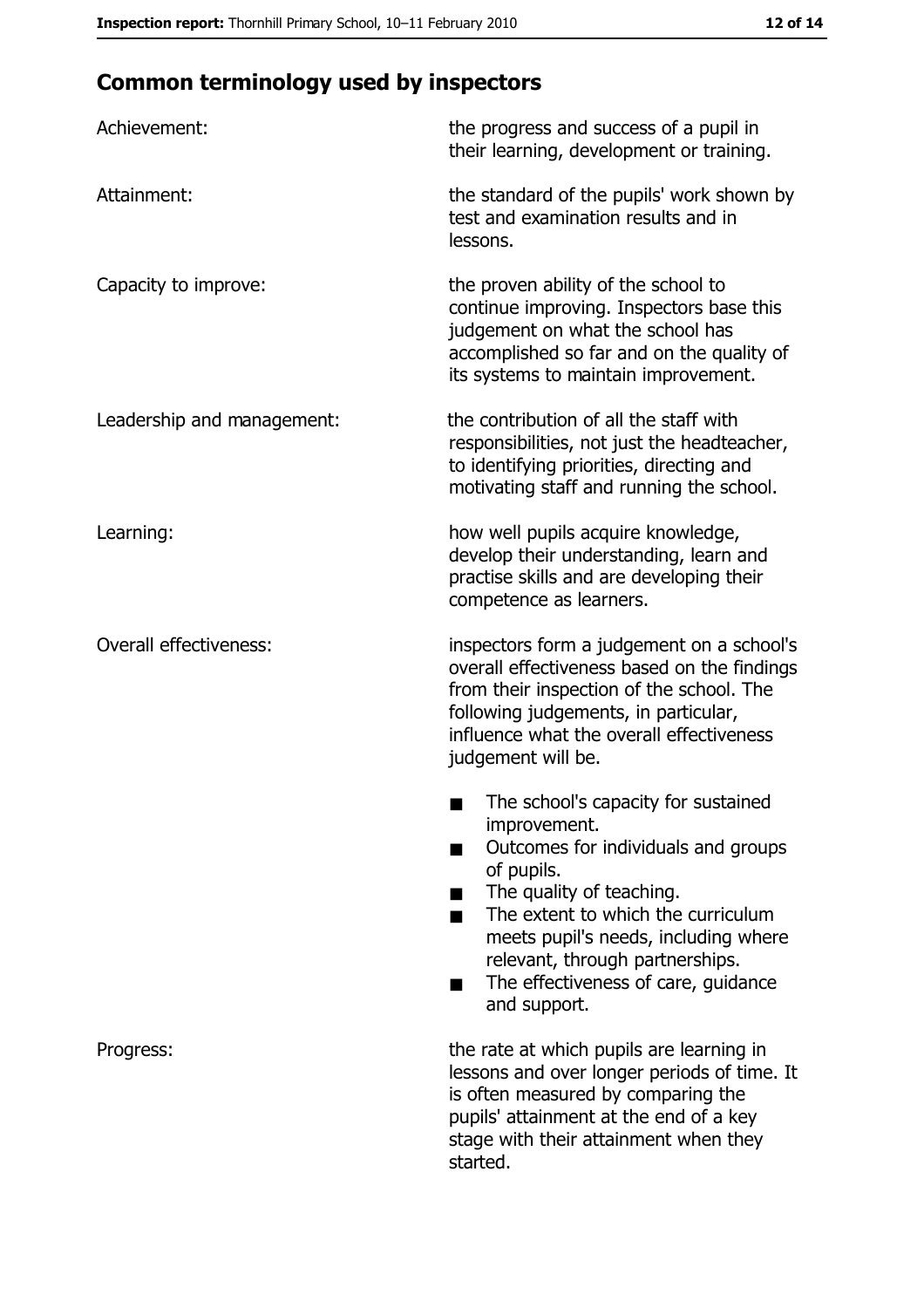This letter is provided for the school, parents and carers to share with their children. It describes Ofsted's main findings from the inspection of their school.



#### 12 February 2010

#### Dear Pupils

Inspection of Thornhill Primary School, Rotherham, S61 1TD

Thank you very much for helping me with the inspection of your school when I recently visited with my inspector colleague. You gave us some valuable information in your questionnaires and when you spoke to us.

We have judged your school to be outstanding, which is exactly what many of you said in your questionnaires. Your school is outstanding because the staff help all of you to make good progress in your work and in becoming healthy, responsible people. You enjoy school because your lessons are very interesting, especially when you are doing your topics. You also enjoy all the trips you go on and the many after-school activities on offer. I'm not surprised that many of you said you love playtimes, because there are so many well-organised and exciting activities for you to choose from. You have played a big part in making your school outstanding because you work hard, you behave well and you respect each other.

Your headteacher, staff and governors want to make your school even better and we have discussed with them how this can be achieved. They have agreed with us to:

- give you more opportunity to learn things for yourself in lessons  $\blacksquare$
- help the hardworking staff in the Nursery and Reception classes to provide an even  $\blacksquare$ better education for the youngest children in the school.
- try new ways of persuading all pupils not to stay away from school unless they  $\blacksquare$ really need to.

You can help the staff by really working hard to solve problems on your own in lessons, and by never staying away from school unless you really need to.

Yours sincerely.

John Rutherford

Her Majesty's Inspector